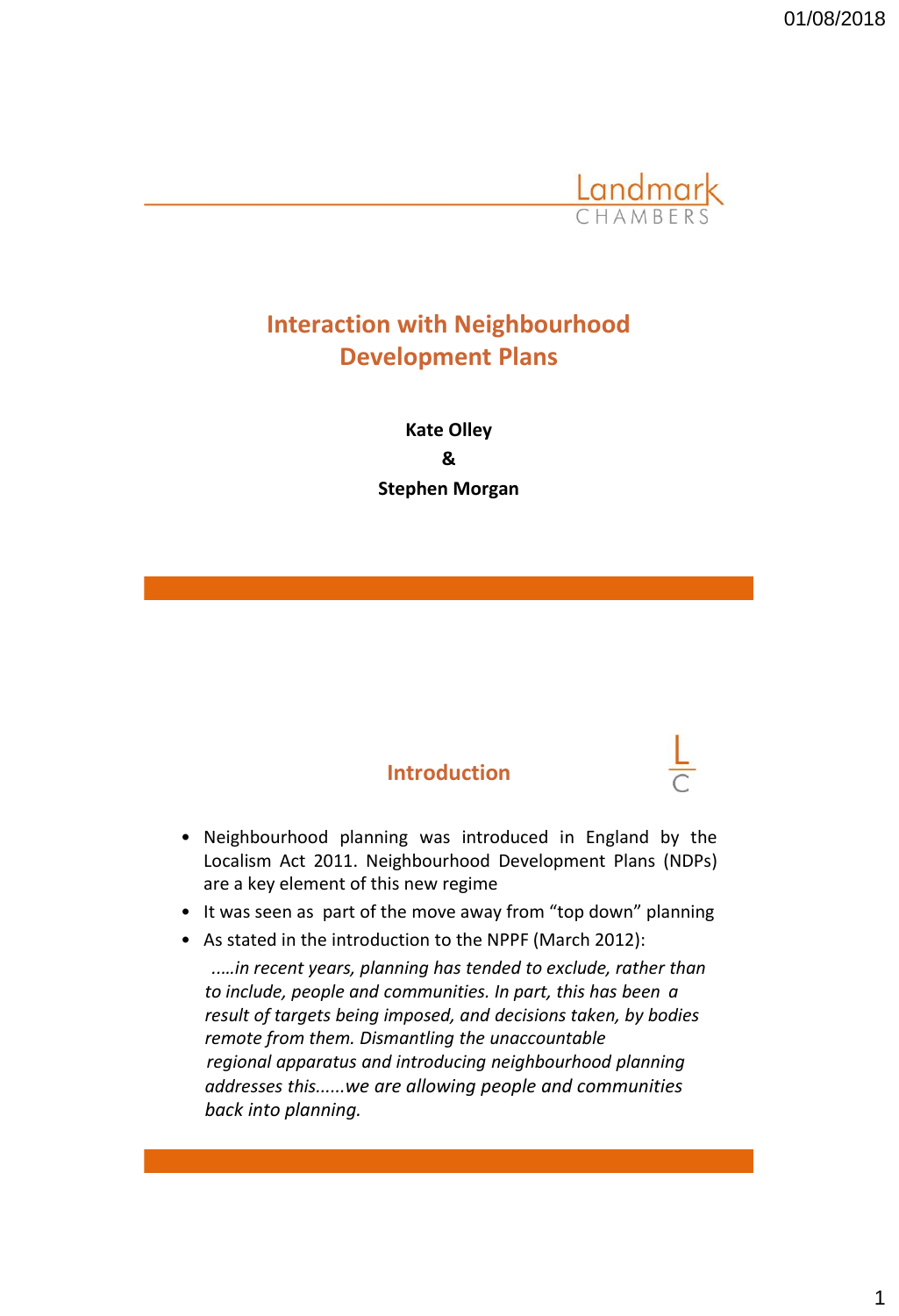## **Introduction (2)**

- The pervasive effects of NDPs were not anticipated by many and their often far-reaching implications require full consideration
- The key basis of this significance is the fact that NDPs are a part of the development plan – s.38 of PCAP 2004 (and see NPPF[198] - *Where a planning application conflicts with a neighbourhood plan that has been brought into force, planning permission should not normally be granted*.)
- However, what was anticipated by many, and has been evident in practice and will continue, is the tension between giving a much more significant role in plan-making to the local community and the urgent need for housing in particular.

# **PART 1: THE NEIGHBOURHOOD PLAN PROCESS**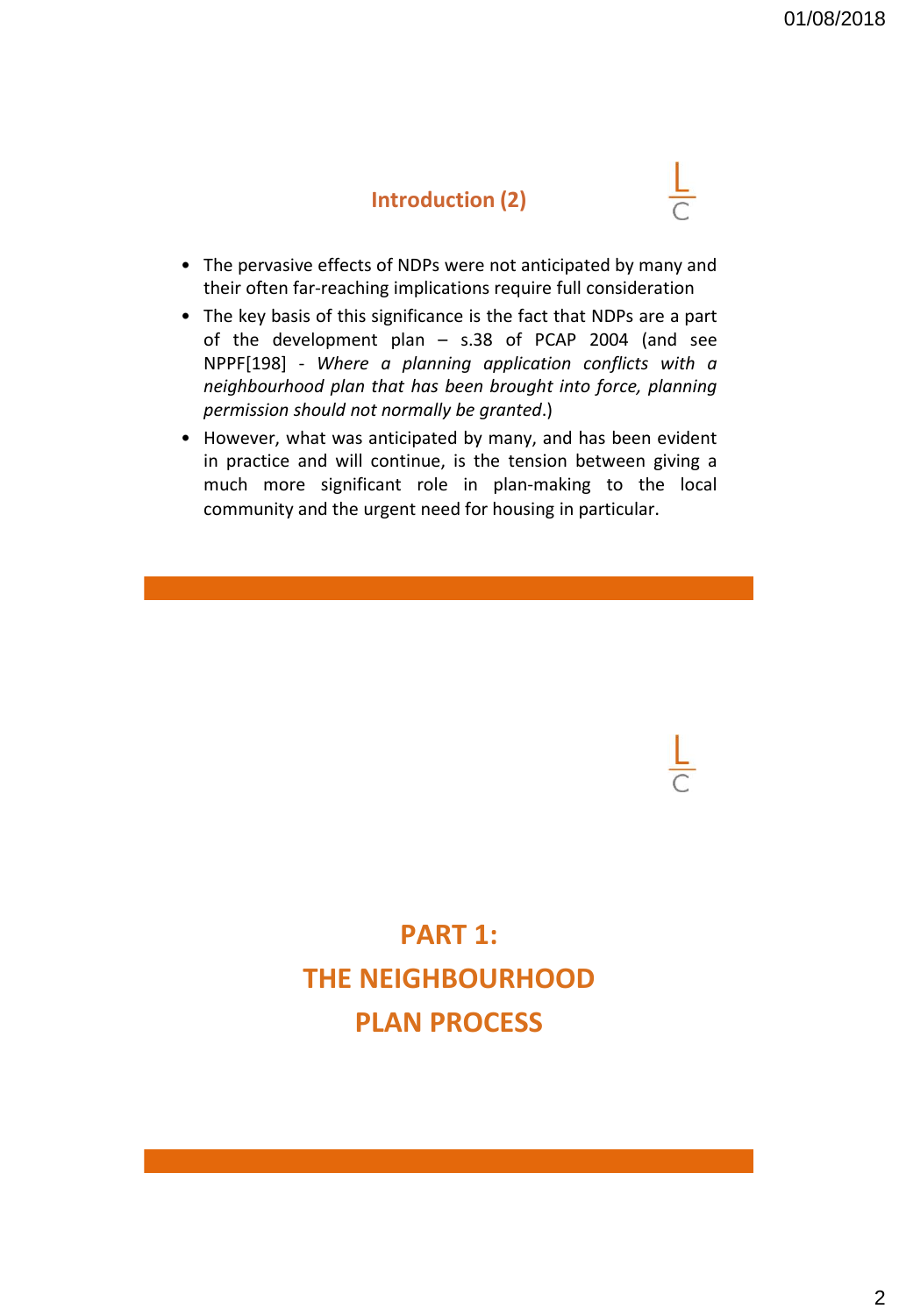## **Key Features**

#### ◆ **Source for exercising NDP powers**:

Neighbourhood Areas – the original wide discretion of the lpa with regard to designating these has been narrowed

#### ◆ **Promoter of NDP**:

Qualifying bodies – PCs and Neighbourhood Forums

#### ◆ **Key test for making of NDP**:

Basic conditions cf. soundness for Local Plans

# **The Basic Conditions: Schedule 4B of the TCPA 1990, para. 8(2)**

- (a) having regard to national policies and advice contained in guidance issued by the Secretary of State, **it is appropriate to make the plan**, …………
- (d) the making of the plan contributes to the **achievement of sustainable development**,
- (e) the making of the plan is in **general conformity with the strategic policies contained in the development plan for the area of the authority** (or any part of that area),
- (f) the making of the plan does not breach, and is otherwise compatible with, **EU obligations**, and
- (g) **prescribed conditions** are met in relation to the plan and prescribed matters have been complied with in connection with the proposal for the order.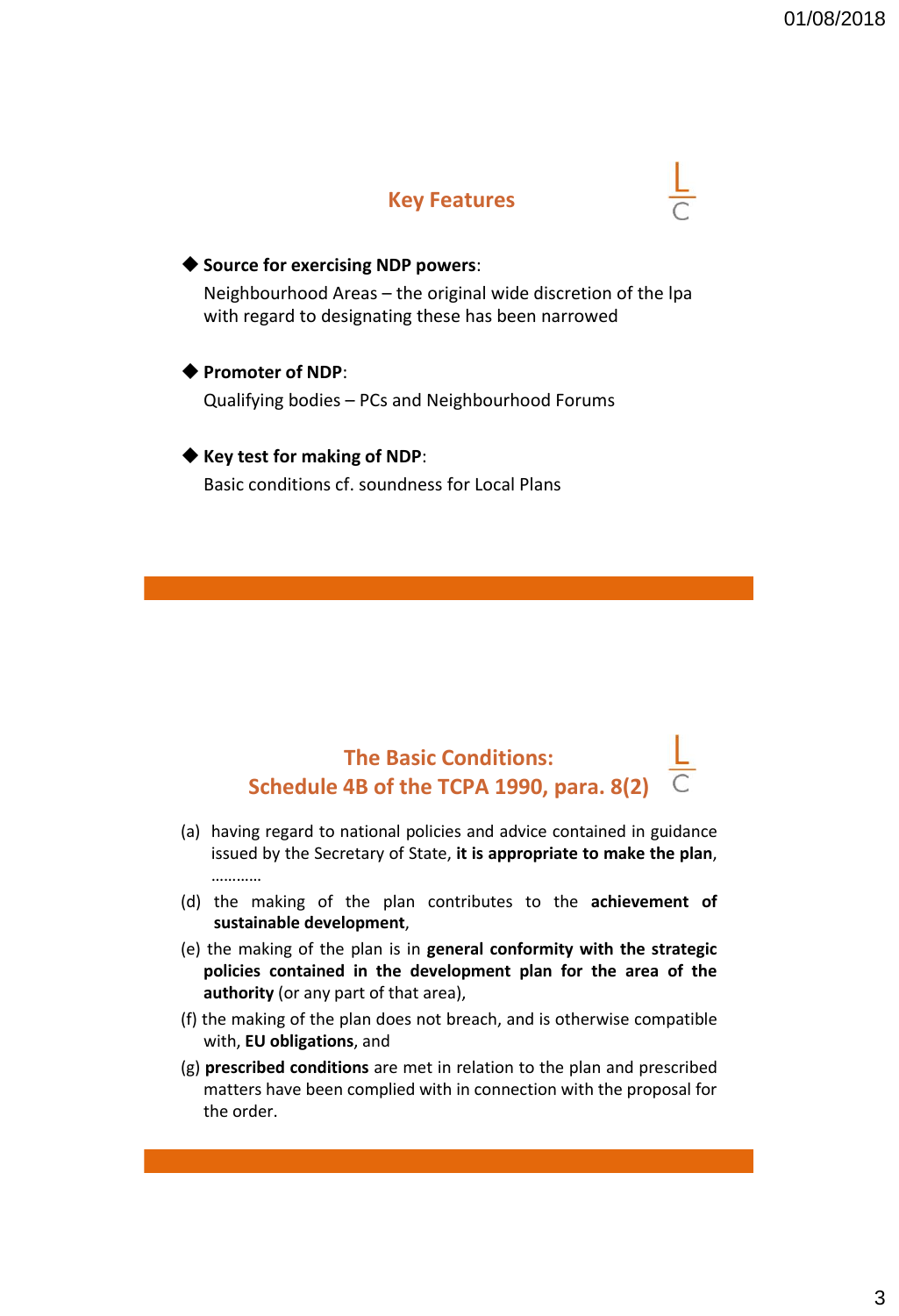# **Main elements in the NDP process (SM pp.3-4, para. 9)**

- (1) **Preparation** of the pre-submission NDP by the qualifying body
- (2) Pre-submission **publicity and consultation** by the qualifying body on the proposals (regulation 14 of the Neighbourhood Planning (General) Regulations 2012)
- (3) **Submission** of the Draft NDP to a local planning authority (regulation 15), consideration whether it should **progress** (Schedule 4B, paras. 5, 6) and **representations** (regulation 16)
- (4) **Independent Examination** must consider matters in para. 8(1) of Sched. 4B to the TCPA 1990 including whether the draft NDP meets the basic conditions
- (5) **Consideration** of the draft NDP by the lpa having **regard to the Examiner's report**
- (6) The **referendum** (with an additional one required for business areas)
- (7) The **making of the NDP** if supported by the referendum

## **What NDPs may not include**

An NDP may not include provision about development that is "excluded development" (s.38B(1) of PCPA 2004, s.61K of the TCPA 1990 as applied by s.38B(6) of PCPA 2004):

- development normally dealt with by a **county planning authority** e.g. minerals and waste related development
- development described in **Schedule 1 to the Town and Country Planning (Environmental Impact Assessment) Regulations 2011 (as amended)** which automatically requires an Environmental Impact Assessment
- development of nationally significant infrastructure projects (as defined in the **Planning Act 2008**)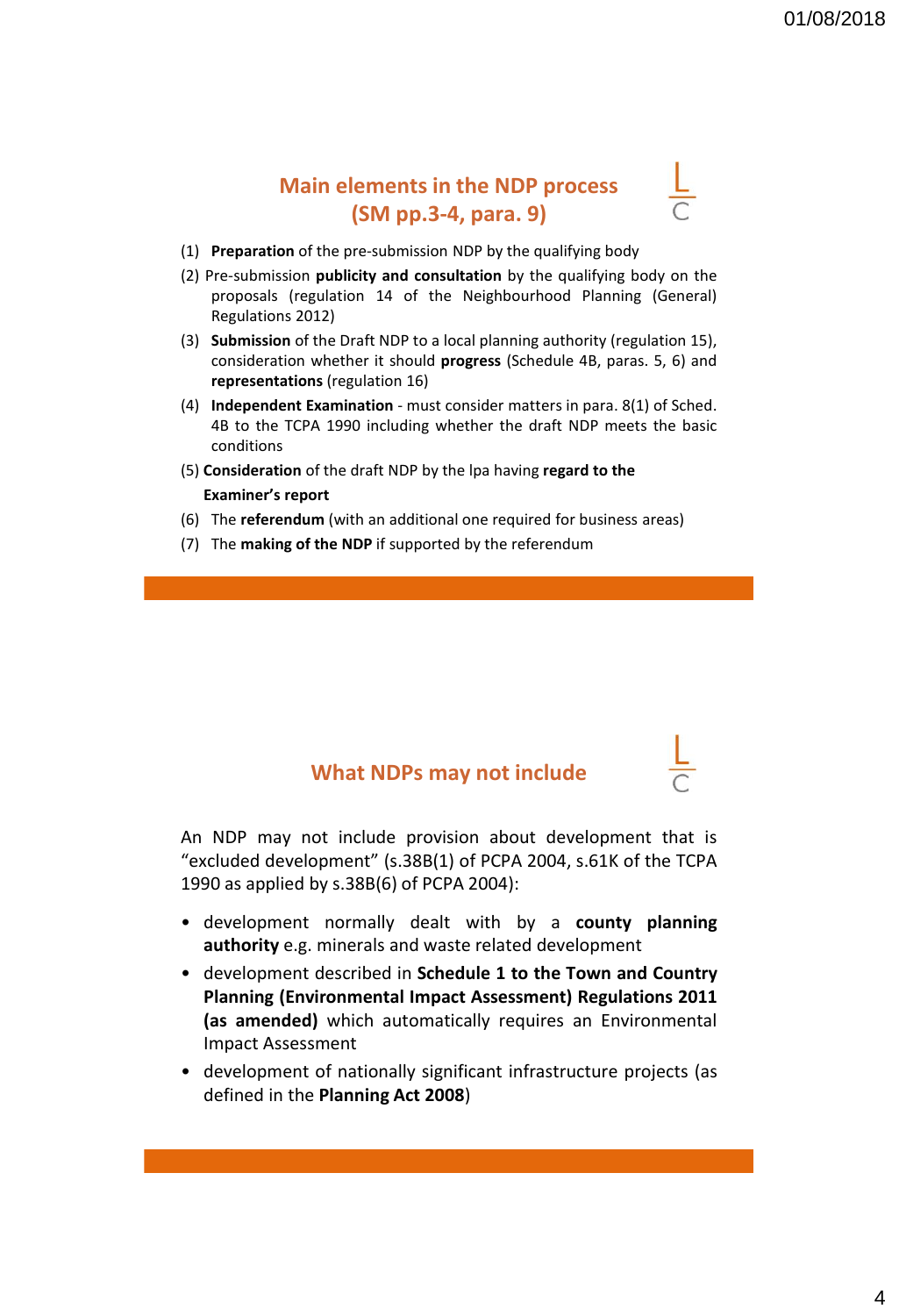# **What NDPs include (e.g. Joint Henley and Harpsden NDP 2012-2027)**

- **Housing allocations**: this leads to most legal challenges by aggrieved land owners/developers whose land is not included
- **Employment allocations**
- **Town centre –** redevelopment of sites
- **Open Space and environmental matters**
- **Community facilities** renewal and enhancement of these
- **Concerns about transport impact -** can include parking provision policy which is more generous than the LP

**Distinctions from local plan preparation (1)**

- AN NDP is the **local community's** plan, not the lpa's.
- An NDP may not relate to more than **one neighbourhood area** (s. 38B(c) PCPA 2004
- For local plan, the test is of soundness. For an NDP it is whether the **basic conditions** are met.
- The process of examination of an NDP is **less stringent** compared to that for a local plan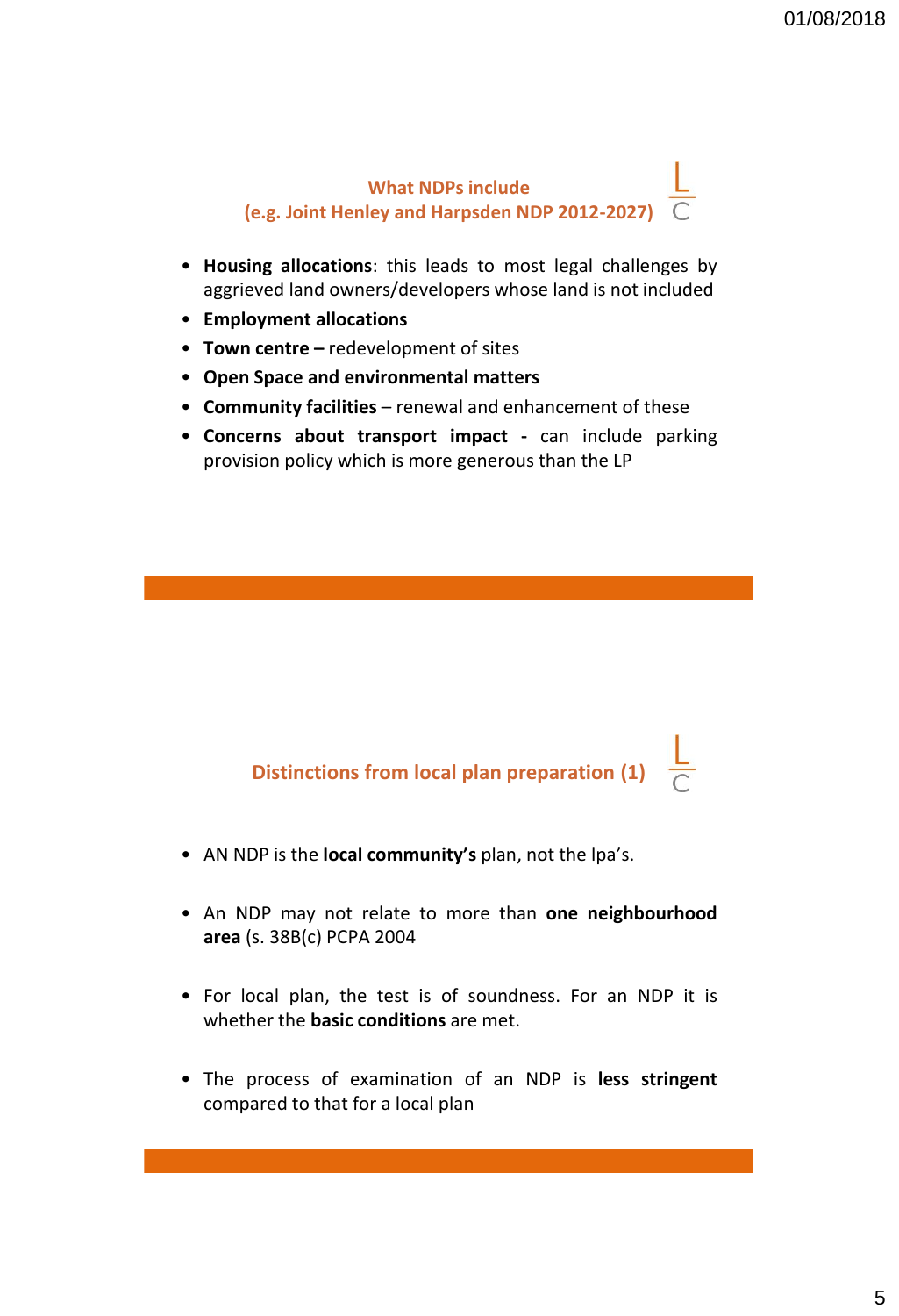# **Distinctions from local plan preparation (2)**

- The NDP has to be in **general conformity** with the strategic policies of the adopted Development Plan as a whole (dealt with by SM)
- A LP has to be consistent with national policy  $-$  an NDP can proceed **if it is appropriate "having regard to"** national policy and guidance
- There is no legal requirement for an NDP to have a **sustainability appraisal**. However, the PPG advises that qualifying bodies may find this a useful approach for demonstrating how their draft plan meets the basic conditions.
- An NDP can only be made (i.e. adopted) if supported by a simple majority at **referendum** with no minimum turnout required

# **The flexible approach to NDP making**

- In *R (oao DLA Delivery Ltd.) v Lewes DC* [2017] EWCA Civ 58, this was dealing again with a spurned developer – in this case it had failed to get its site allocated in the Newick NDP.
- In the Judgment of LJ Lindblom the background and purpose of NDPs is set out (see e.g. paras. 4 & 5 and 11 & 12).
- It is pointed out that the Examiner's remit is **relatively limited** (para. [5]). That is a reflection of the basic conditions.
- The making of an NDP **did not have to await** the adoption of any other development plan document. It did not prevent an NDP from addressing housing needs unless or until there was an adopted development plan in place setting a housing requirement for a period coinciding with the NDP.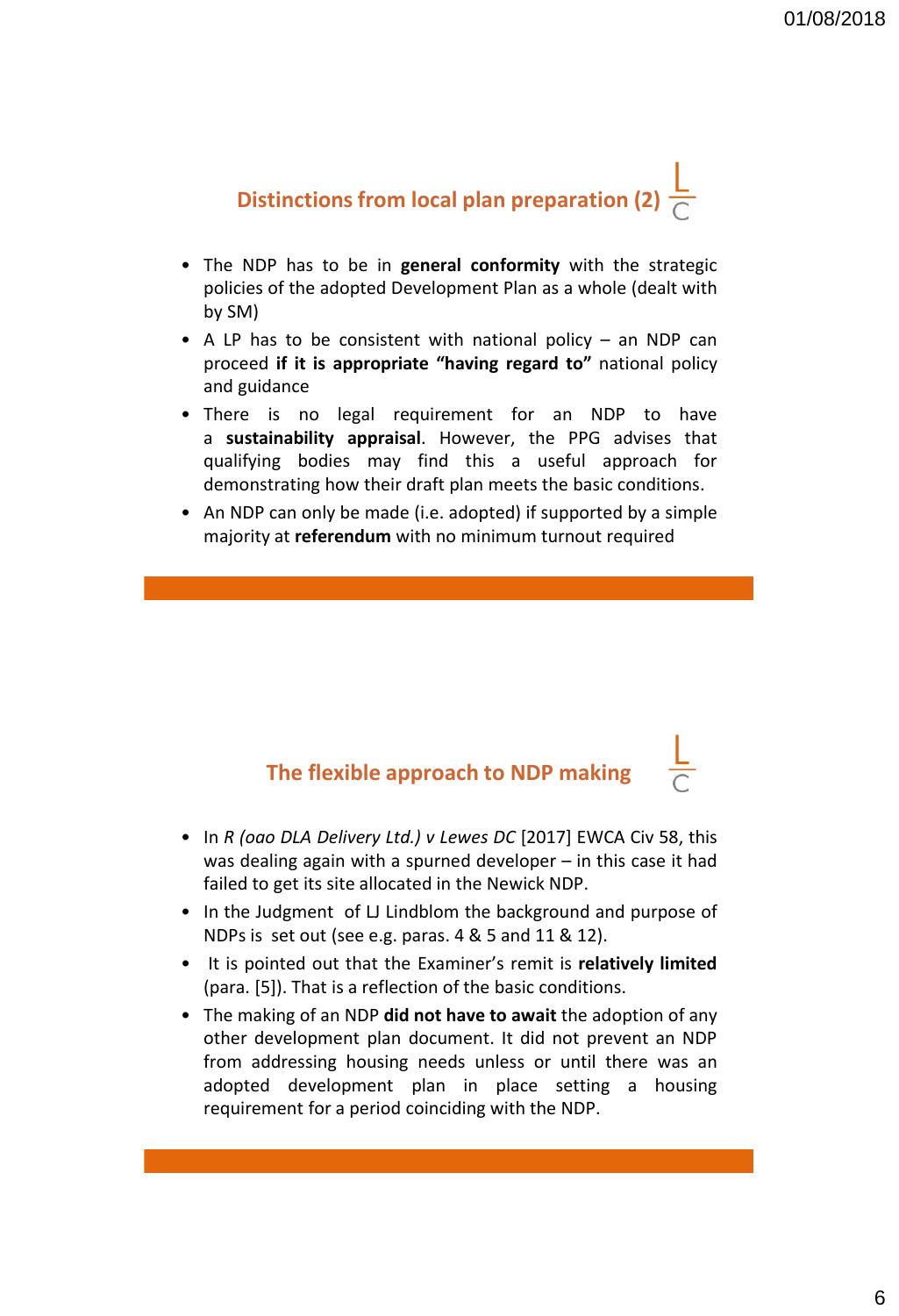# *R (oao DLA Delivery Ltd.) v Lewes DC*  **[2017] EWCA Civ 58 (Cont.)**

- There was also a ground alleging "**apparent bias**" based on the fact that the arrangements by which lpas and PCs "actively select the examiners they want" are incompatible with the requirement that the examiner should be truly "independent" and that they give rise to apparent bias.
- The CA held that this ground had to be rejected. The selection of the Examiner had been in accordance with the primary legislation which had not been challenged.
- The performance of an Examiner is subject to the Court's supervision in proceedings for JR.
- The Judge saw no relevance and nothing remarkable in the fact that a particular examiner has previously found all, or nearly all, of the NDPs he had examined complied with the "basic conditions" and the CA agreed.

# **PART 2: INTERACTION WITH THE LOCAL PLAN**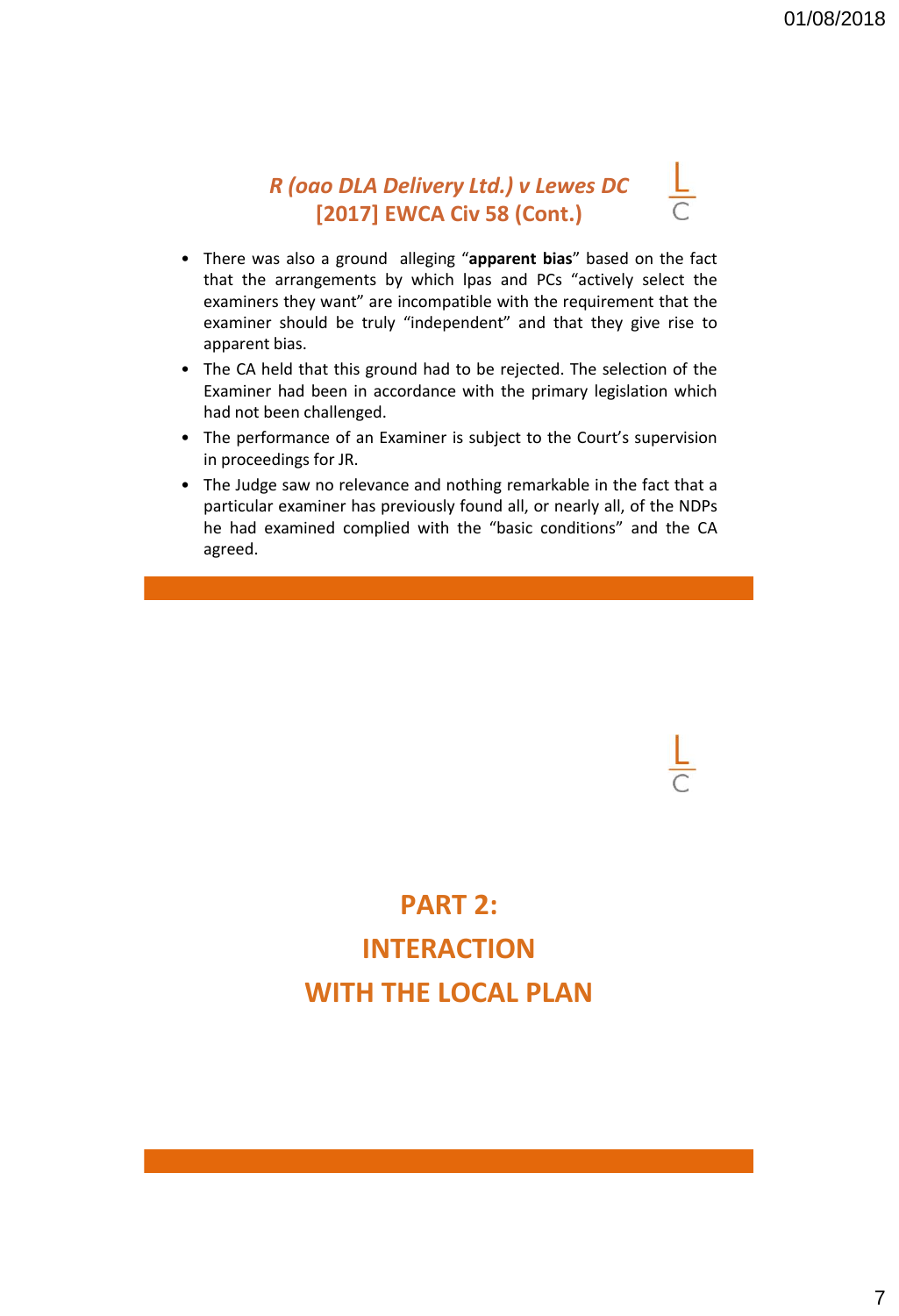### **The approach**

- NPPF[184] "…..*The ambition of the neighbourhood should be aligned with the strategic needs and priorities of the wider local area. Neighbourhood plans must be in general conformity with the strategic policies of the Local Plan*."
- However, that leaves wide scope for **uncertainties** over how far an NDP can go in treading its own particular path on a range of issues
- That is particularly so when it is appreciated that the requirement for general conformity means with the adopted local plan **as whole** and that does not require conformity with every policy (see *Crownhall Estates v Chichester DC* [2016] EWHC 73 (Admin) & *R (oao DLA Delivery Ltd.) v Lewes DC* [2017] EWCA Civ 58).

# **General Conformity** *Kebbell Developments Ltd v Leeds City Council* **[2016] EWHC 2664 (Admin)**

- The submission Linton NDP included text which suggested that the Ridge at Linton near Weatherby should not have dwellings on it and should be **returned to the green belt**.
- The Leeds LP left open the possibility of the site being developed for housing. It was a "**Protected Area of Search**" (PAS) to provide for longer term development needs. There was no suggestion of the site being returned to the green belt. As Kerr J put it, **it was "earmarked" for housing in 2006** (in the Leeds UDP Review).
- The LNDP explained in the narrative text the Ridge's status as a PAS site. Various reasons (countryside impact; impact on views; opportunity to return to the Green Belt etc.) were given for not following that. Policy B2 stated that it should continue to be protected from development until its longer term allocation had been determined via the City Council's Sites Allocation Plan, following a Green Belt review but with a vision to return the site to the Green Belt and a proposed project to consider that.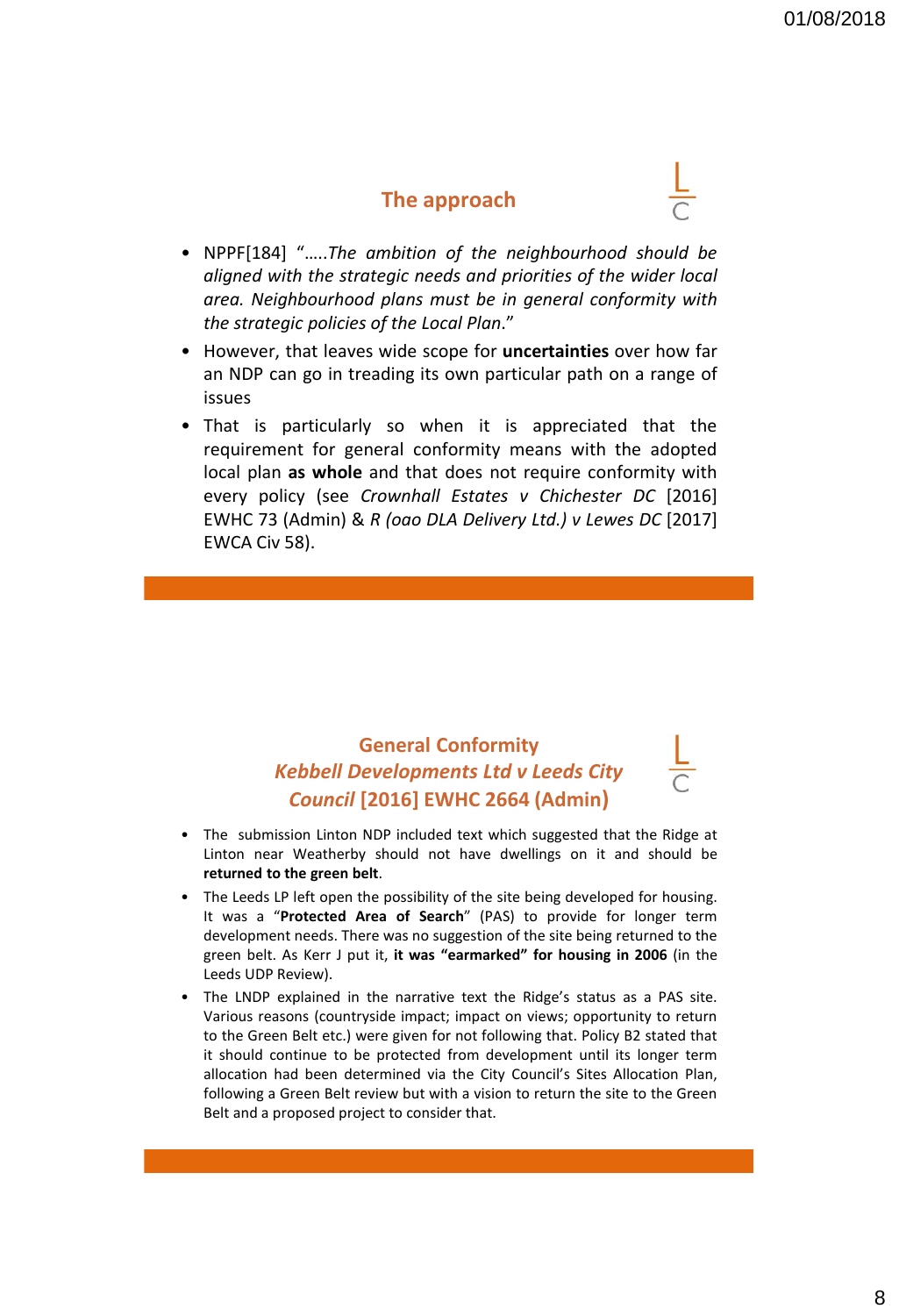#### *Kebbell Developments Ltd v Leeds City Council*  **[2016] EWHC 2664 (Admin) (2)**

- The Examiner recommended **deletion of Policy B2 and "all associated text"** (but not the project itself) saying that it was a matter for the City Council, because a Green Belt review is a strategic matter rather than a NP one.
- The City Council accepted the majority of the Examiner's recommendations but **rejected the Examiner's recommendation (M23)** dealing with the Ridge-Specific Policy B2 in part. Policy B2 was deleted but **the project list retained**, including the Ridge. Further, **a description of the land**, which the Claimant contended explained why the Ridge should remain undeveloped contrary to the Leeds LP, was included. The developer sought to JR the Council's decision to allow the NDP to proceed to a local referendum.
- However, it was held that inconsistency was **not of itself sufficient to compel a finding of general disconformity** between the two plans as the basic condition in **Sch.4B para.8(2)(e)** only required that the draft neighbourhood plan as a whole be in "general conformity" with the strategic policies of the adopted development plan as a whole.

## *Kebbell Developments Ltd v Leeds City Council*  **[2016] EWHC 2664 (Admin) (2)**

- While the Linton NDP in its final form included mention of the PC's opposition to development of the Ridge, that did **not** mean that planning permission for future housing development would **necessarily have to be refused**.
- A developer could argue that the material plan for the purposes of s.70(2) of the 1990 Act and the PCPA 2004 s.38(6) was the Leeds Local Plan, and that even if the grant of planning permission would be out of tune with the Linton NDP, **planning permission should not be refused, because "material considerations indicate otherwise".**
- A developer applying for planning permission to build dwellings on the Ridge could argue that the references in the Linton NDP to the PC's opposition to that course should be disregarded or given little weight because they were not statements of policy, that the NDP should not be allowed to "promote less development than set out in the Local Plan or undermine its strategic policies" and that, for the same reason, a planning application to build dwellings on the Ridge would **not be one that "conflicts with a neighbourhood plan**" (see paras. 48, 56, 60-62 of judgment).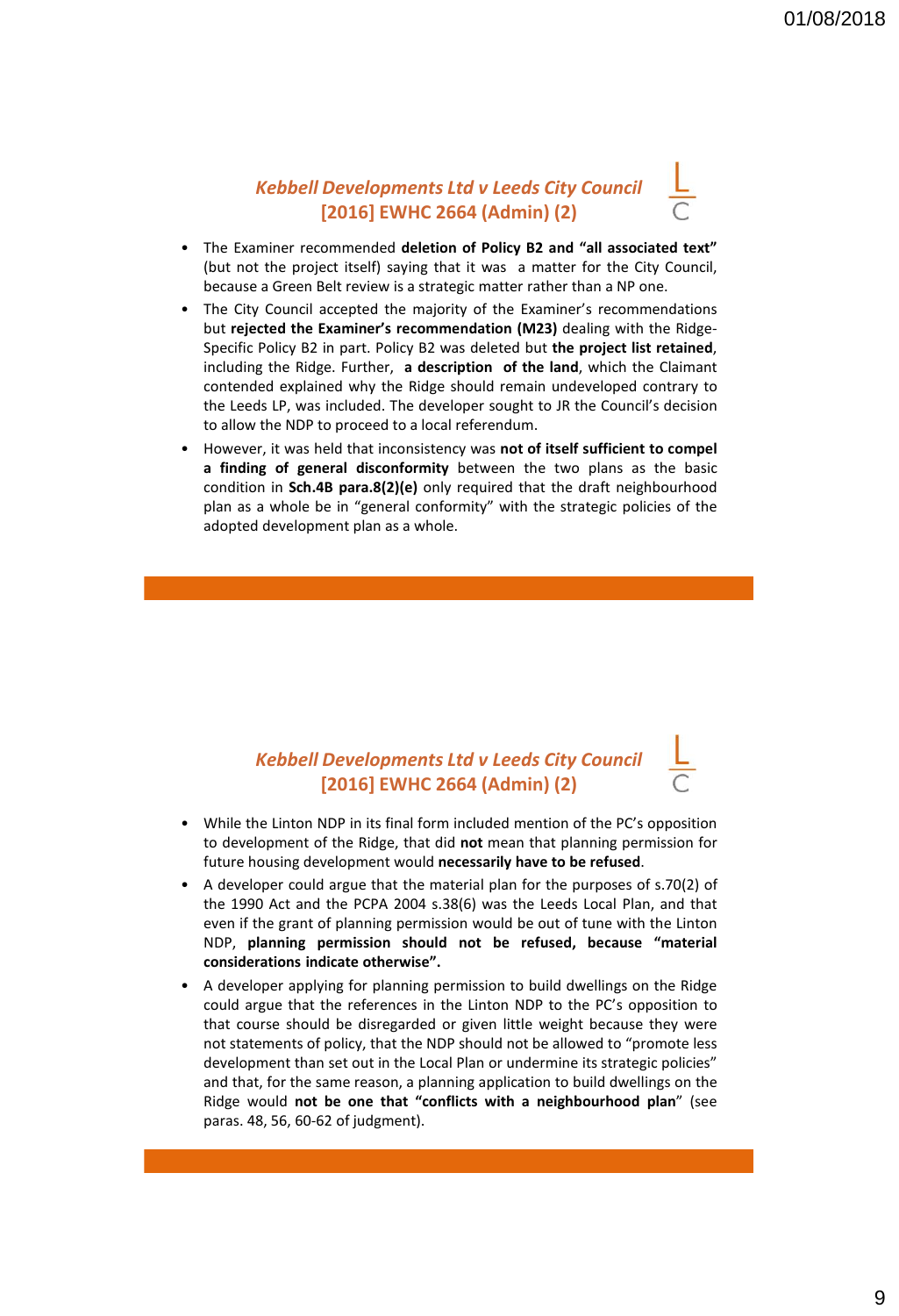# **The Problem with that approach**

- 
- S.38(5) of the PCPA 2004 provides "*If to any extent a policy contained in a development plan for an area conflicts with another policy in the development plan the conflict must be resolved in favour of the policy which is contained in the last document to become part of the development plan.*"
- The Judge's suggested approach to any determination of a planning application is notwithstanding that an NDP has the full force of s.38(6) being part of the development plan.
- There is also NPPF[198] which states "*…Where a planning application conflicts with a neighbourhood plan that has been brought into force, planning permission should not normally be granted."*
- The decision of the Court of Appeal is awaited.

# **Localism v meeting housing need: the inevitable tension (1)**

- *Kebbell* is a clear example of that tension. These "tensions" can be **more subtle** and catch out developers & possibly lpas.
- An NDP included provision for the number of homes required by the current local plan. This covered an allocation of "**around 23 homes**" for a former community use site.
- That site was purchased by a care home provider for older residents prior to the NDP being made. There was **an evident and significant need** for such provision, as well as for market and affordable housing.
- The NDP included a policy to meet the housing need of all sectors **including older residents** (55+). However, it included not a single allocation for them. The TC consider there were too many older people in the area. The planning application was "reluctantly" turned down by the lpa on the basis of a conflict with the allocation policy.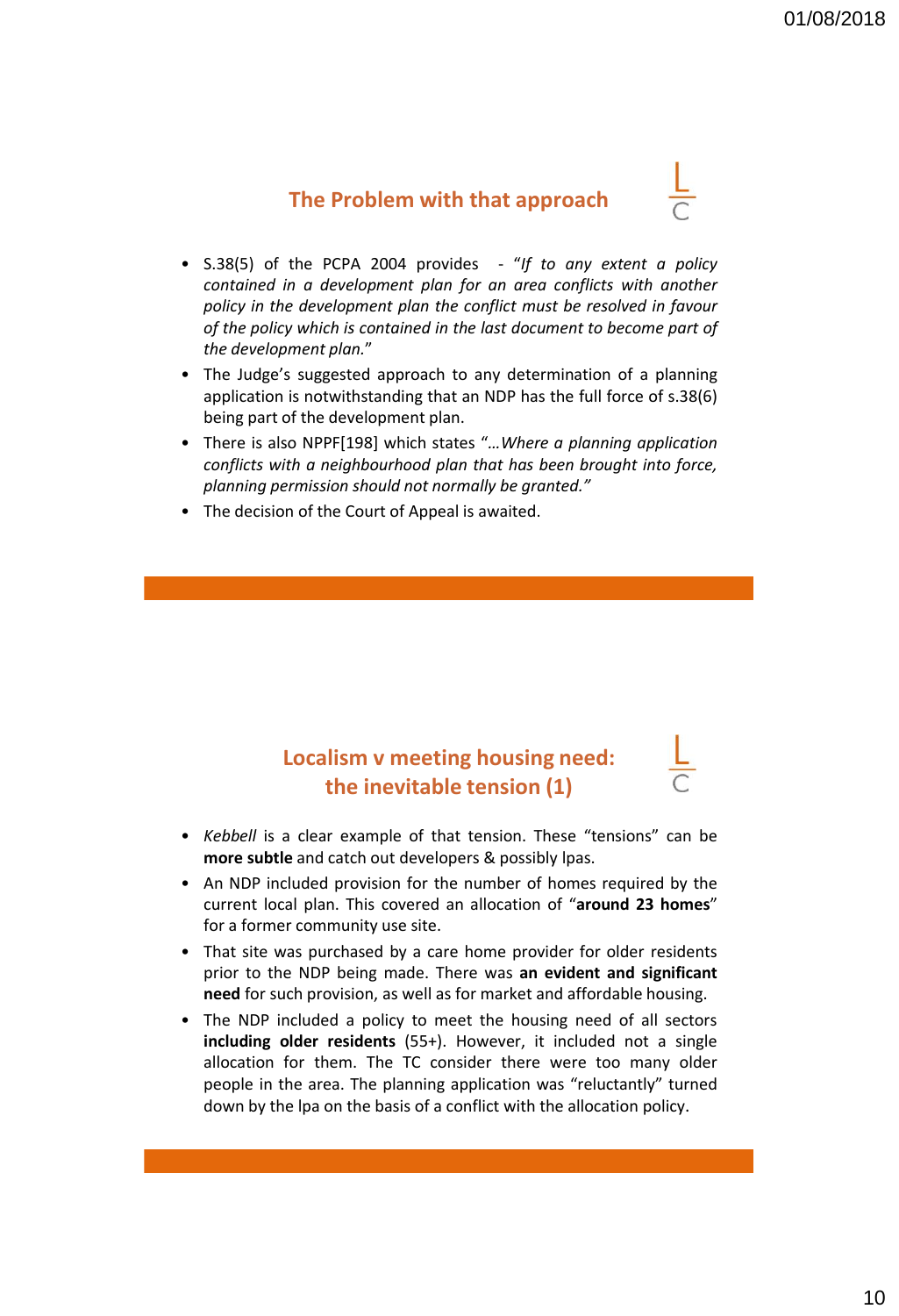# **Localism v meeting housing need: the inevitable tension (2)**



- An NDP made in 2017 meant a site was subject both to a policy for proposals for new businesses on established business parks and one for green infrastructure (having been identified as a SINC).
- The site was shown as part of an employment site in the "Local Plan" which was neither up-to-date nor adopted. However, this was not carried through in the emerging local plan.
- The later NDP Site Assessment also gave the site a "Pass" in terms of its potential for development.
- An application for a car dealership was turned down for breach of green infrastructure policy. Local objections were not based on its green infrastructure status.

## **The Future**

- Housing White Paper 2.10 more certainty for those neighbourhoods that have produced plans but are at risk of speculative development because the lpa has failed to maintain a 5 year HLS.
- WMS to be replaced by approach in HWP2.11
- But proposed that lpa shall provide neighbourhood plan area with housing requirement and if not a standard methodology may be applied. Planning Guidance will make clear that authorities may do this by making a **reasoned judgment based on the settlement strategy** and housing allocations in their plan, so long as the local plan provides a sufficiently up-to-date basis to do so (including where an ELP is close to adoption)
- Where the LP is out of date and cannot be relied upon, a **simple formula is proposed**